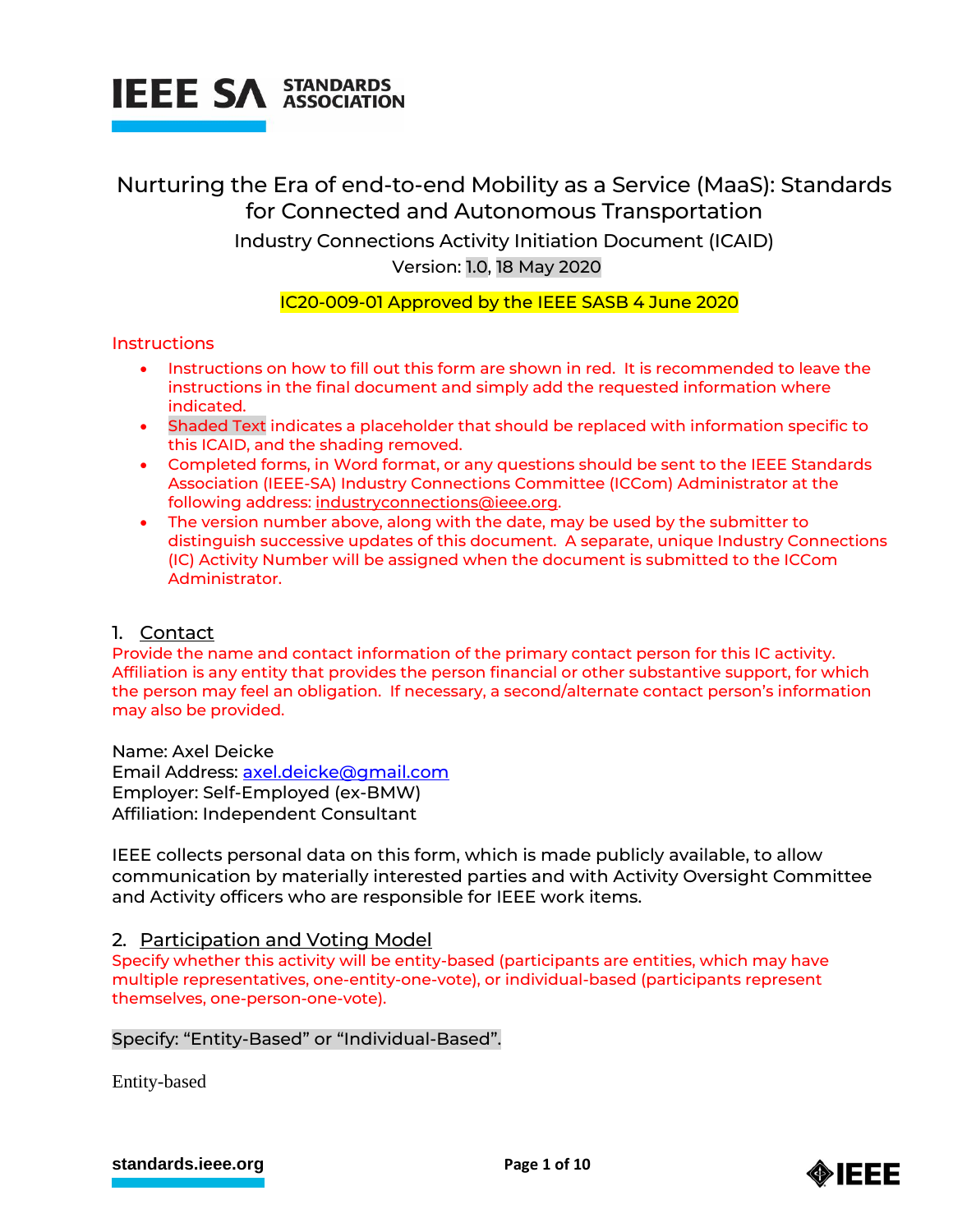# **IEEE SA STANDARDS**

# 3. Purpose

# 3.1 Motivation and Goal

Briefly explain the context and motivation for starting this IC activity, and the overall purpose or goal to be accomplished.

# Describe the motivation and goal.

The automotive eco-system is in transformation, driven by technology evolution, new business opportunities and policy initiatives. Future cars will have electric and other power trains. Moreover, vehicles will be connected, automated, and smart due to computerization and software embedded intelligence.

There is a shift from individually owned vehicles towards interconnected shared mobility solutions, used as an if-and-when needed service (Mobility-as-a Service (MaaS)). Drivers will be operators and eventually passengers. Autonomous vehicles will open up many more currently unknown opportunities for end-to-end 'MaaS'.

The digital transformation of transportation is a cross-sector challenge. While vehicle manufacturers drive the evolution of Advanced Driver Assistance Systems (ADAS) towards fully automated cars, the ICT sector's aspiration is to leapfrog autonomous driving. Stakeholders from both industries in the converging mobility eco-system face challenges, which cannot be solved by a single company or by a closed circle of a few companies. Close cooperation across a variety of disciplines and a diversity of stakeholders is needed to align technology evolution paths, to jointly evolve value networks and markets, and in general to build trust in autonomous systems. In particular, standards related activities help to reduce complexity and thus reduce risks and cost, facilitate economies of scale, enable interoperable building blocks of the end-to-end system, and ensure compliance with regulatory requirements.

A broad, open, cross-industry dialogue is needed to exchange views, to debate and to agree upon common challenges and coordinated activities needed, including;

- Technology Enablers for Autonomous Vehicles Trade Offs
- Data driven engineering and testing
- Vehicle Platforms and Platform Business
- Infrastructure for Autonomous Vehicles
- Hitting the Safety Spot despite security risks and AI-blackbox embedded functionality

IEEE SA has organized two standards related industry workshops in a row, on 13 December 2018 and on 2-3 December 2019. Both workshops took place in Munich. The first workshop was hosted by the IBM Watson IoT Center, the second by Rohde&Schwarz.

To evolve the workshop format and further its relevance and impact it is key to

- broaden the base to build agendas more systematically bottom up according to stakeholder needs and
- grow international participation by globalizing the workshop, that is changing venue worldwide

# **[standards.ieee.org](http://standards.ieee.org/) EXECUTE: Page 2 of 10**

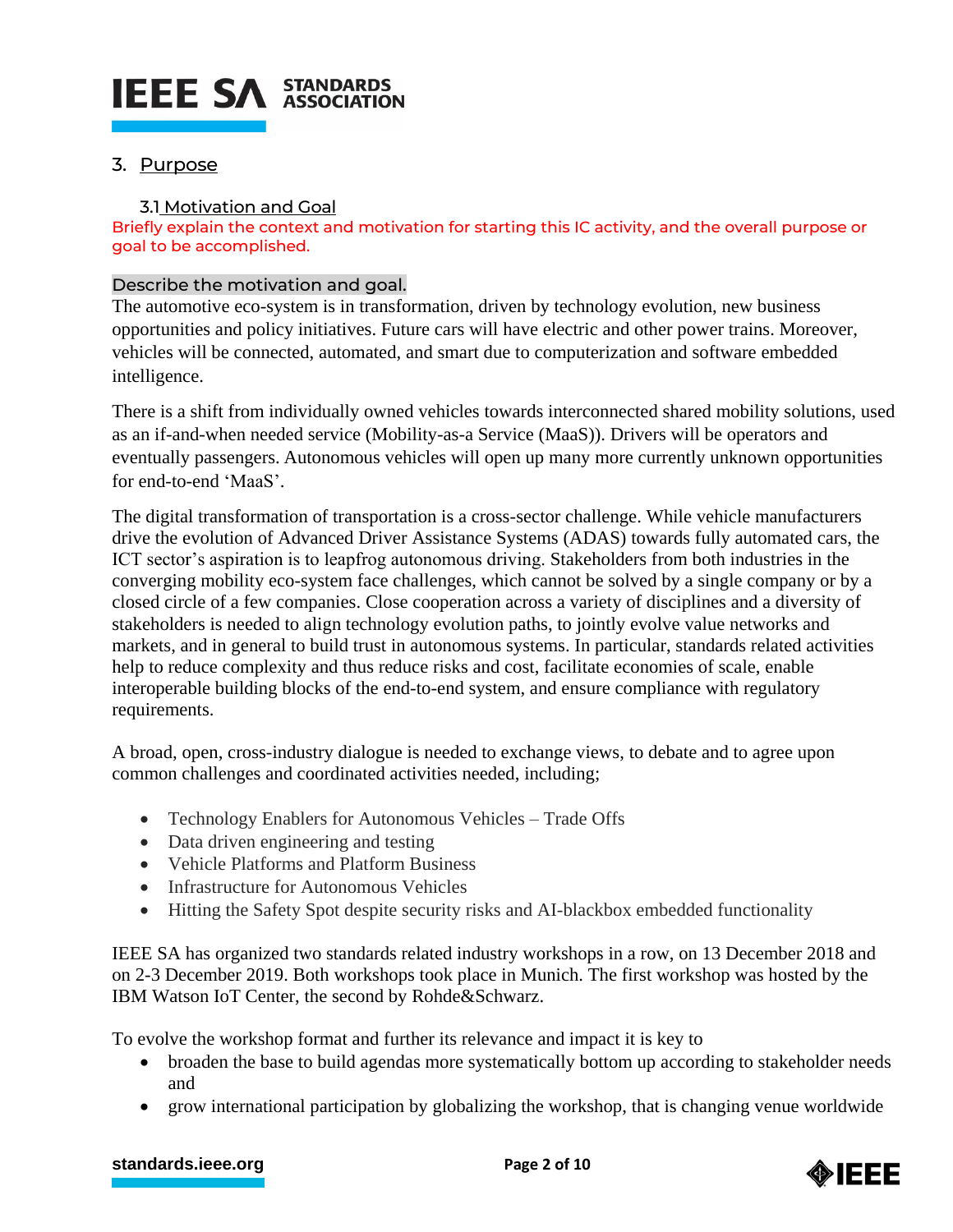

This Industry Connection aims to provide the organizational framework needed for both, to expand volunteer engagement from the entire eco-system and to globalize participation from all over the world, in particular from Asia and Americas besides Europe.

The overall purpose of the event is multifold:

- Inform about relevant leading edge technologies
- Inform about ongoing standardization projects
- Inform about standards related initiatives
- Identify limitations and shortcomings of existing (standardized) technologies
- Identify research challenges
- Identify standardization needs
- Identify stakeholders with a vested interest to engage in a standards initiative

The workshop event invites key stakeholders to debate how to advance the development of Autonomous Vehicles and e2e-MaaS. Key industry leaders share their vision. All speakers and participants have the opportunity to discuss, and debate the tech and business challenges, and identify opportunities for standardization to help solve the issues in the eco-system, which cannot be resolved by a single company alone but require consensus among stakeholders.

Keynote speakers, decision makers, subject matter experts and technologists are invited from;

- Car Makers (OEMs)
- Tier1/2 Suppliers
- Technology Providers
- Research Institutes
- IT/Telecom Industry
- Academia
- Research Consortia
- Industry Alliances
- Regulators
- Governmental bodies

# 3.2 Related Work

Provide a brief comparison of this activity to existing, related efforts or standards of which you are aware (industry associations, consortia, standardization activities, etc.).

# Describe the related work.

Prior to the planned launch of this IC group, two IEEE SA Industry Workshops (one in 2018, another in 2019), one Industrial Expert Consultation Workshop (2019), Webinars, and company visits were undertaken. These helped to assess the interest in cooperation and scout for potential participants.

2<sup>nd</sup> Workshop: "Nurturing the Era of e2e Mobility as a Service (MaaS): Standards for Connected and Autonomous Transportation. 2 - 3 December 2019, Munich, Germany": <https://standards.ieee.org/events/e2e-maas/index.html>

# **[standards.ieee.org](http://standards.ieee.org/) example 2 Page 3** of 10

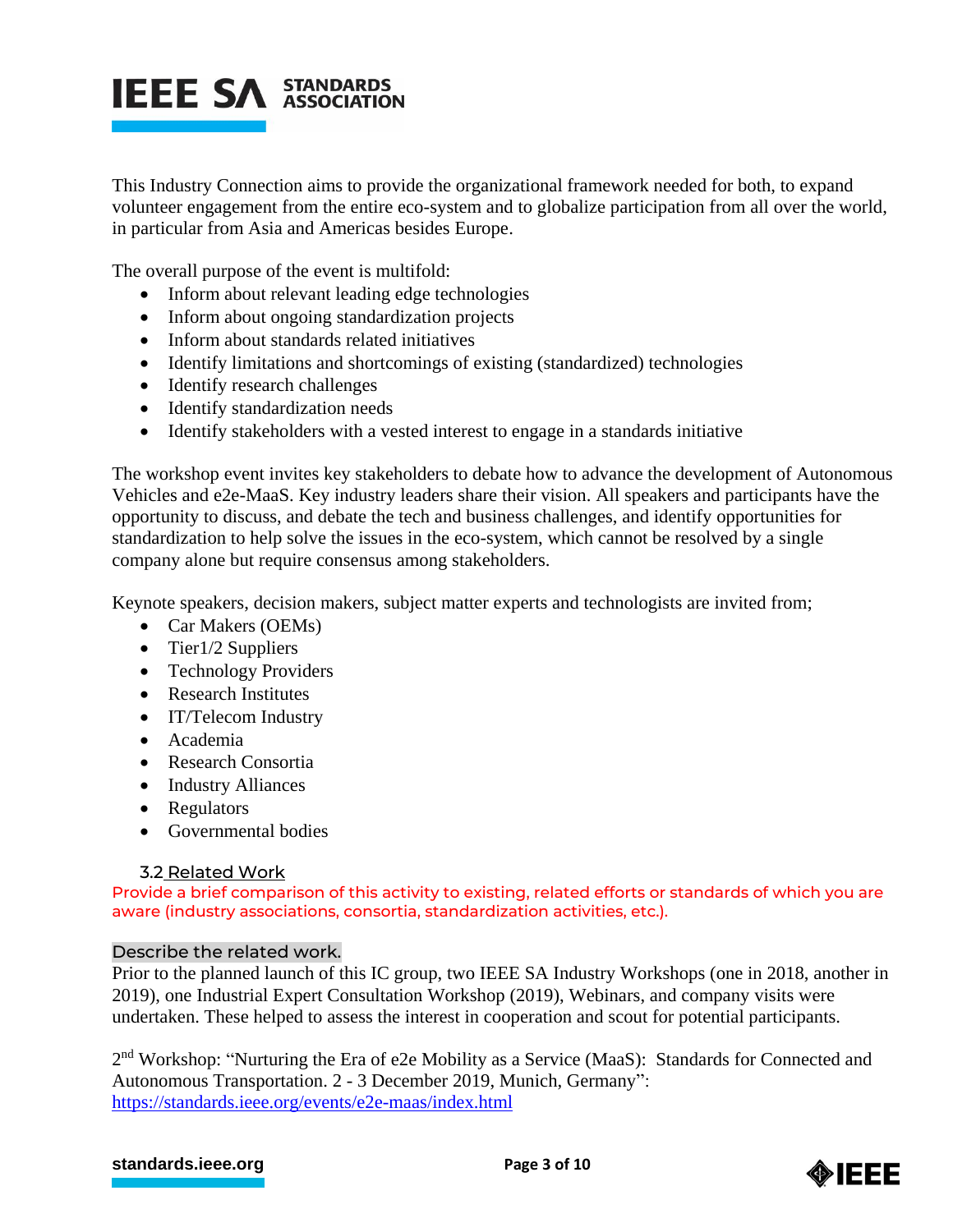

1<sup>st</sup> Workshop: "Nurturing the Era of e2e Mobility as a Service (MaaS): Standards for Connected and Autonomous Transportation. 13 December 2018, Munich, Germany": <https://standards.ieee.org/content/ieee-standards/en/events/e2e-maas/2018.html>

The workshops helped identify key themes in the autonomous vehicles space. Several proposals from speakers in various sessions were followed up after the workshop. Meanwhile two safety related standardization projects have been kicked-off (P2848, P2851). One IC proposal has been approved by IEEE SASB (IC20-004 "Assessment of standardization gaps for safe automated driving"). The workshop also opened up opportunities to enter formal relationships and work with Industry Associations e.g. with SAE ITC IAMTS.

Against the prior work undertaken, the time is hence ripe to launch an IC group that could bring the workshop series to the next level.

Several commercial conferences in the autonomous vehicle space do exist. There are also scientific and research conferences on various aspects in transportation and automated driving, including those organized by IEEE Societies: ITS and VT.

The IEEE SA Standardization Workshop is unique for following reasons

- It provides a holistic view and deals with integrated end-2-end solutions (all aspects of the digital transformation of road transportation)
- It looks at functions, architectures and processes
- It focuses on techno-economic challenges of the automotive eco-system in the context of diverging regional regulatory environments
- It has collaborative (standards related) activities in mind, not just standards setting, but also prestandardization, testing, and certification

# 3.3 Previously Published Material

Provide a list of any known previously published material intended for inclusion in the proposed deliverables of this activity.

# List the previously published material, if any.

Most (but not all) presentations from past workshops have been published and are available for download from

<https://standards.ieee.org/events/e2e-maas/index.html>

# 3.4 Potential Markets Served

Indicate the main beneficiaries of this work, and what the potential impact might be.

Describe the potential markets.

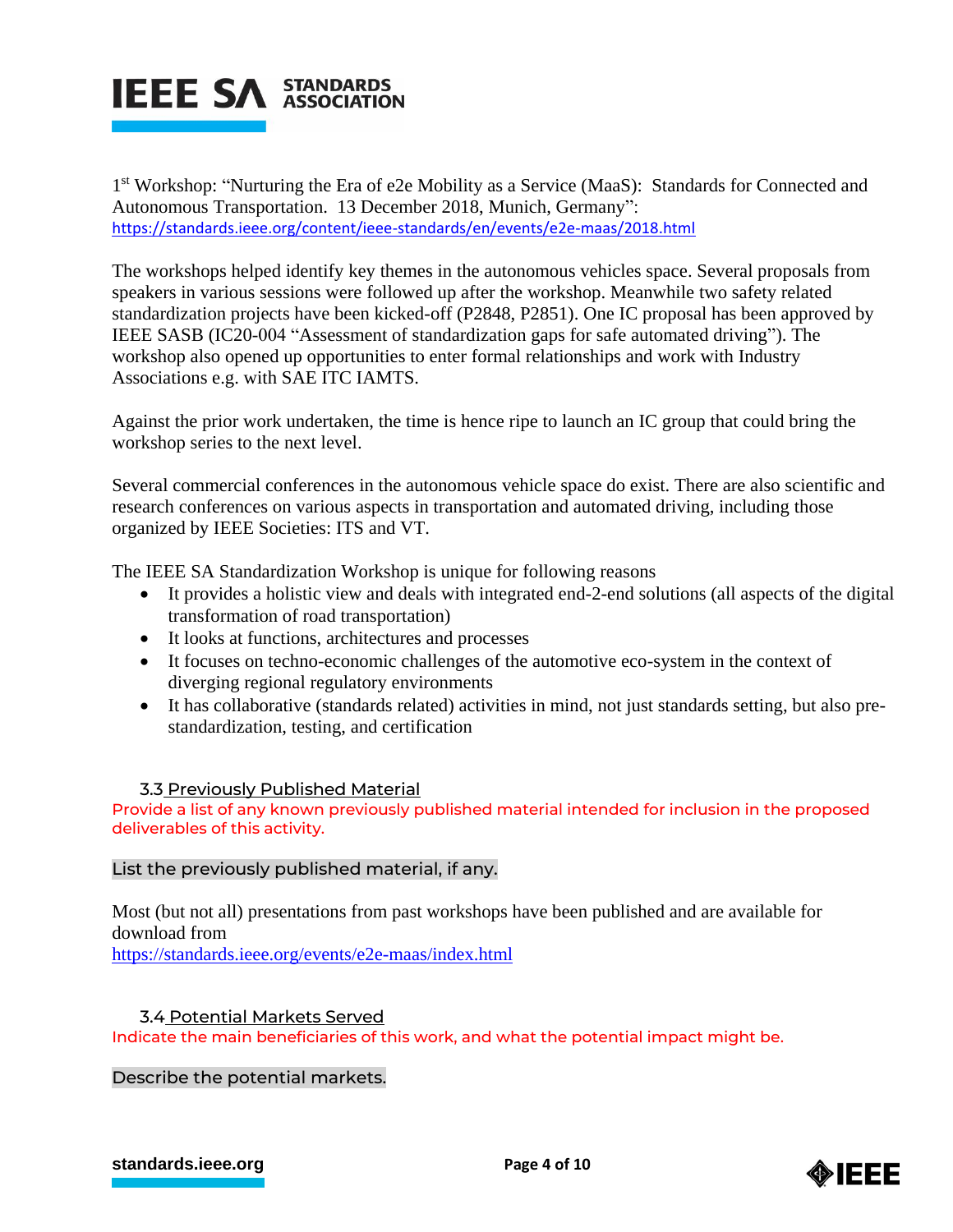# **IEEE SA STANDARDS**

ICT drives the digital transformation of the automotive industry. New business opportunities arise, new mobility markets evolve. To master a smooth evolution a close cooperation of automotive incumbents and IT heavyweights is crucial. IEEE has the opportunity to be the place be for both industries to work together.

The automotive manufacturers, the tier one suppliers, the IT companies, and semiconductor companies, alongside business-oriented research centers and think tanks are the primary beneficiaries of this initiative.

The initiative will address the entire market for road vehicles and mobility services as well as the many sub-segments for ADAS, automotive communication, engineering and testing, as well as the camera, LiDAR, radar and ultrasonic sensor markets, and much more. Standards help to create markets as large and homogenous as possible to maximize economies of scale.

By level of automation, this initiative will address primarily Level 3 automation and Level 4 solutions in restricted areas e.g. on highways or automated valet parking. Substantially further research is required for Level 5. IEEE SA has the capacity to facilitate the exploitation of research results through standards related activities.

Government initiatives, paired with further demand for electric and hybrid cars and the strong demand for more automated vehicles to improve safety, increase traffic efficiency and make road traffic sustainable and environment friendly, will strongly benefit the market and by consequence this initiative will also benefit from it.

# 3.5 How will the activity benefit the IEEE?

The IEEE is known as an international standard development organization with a record of foundational standards like Ethernet and Wifi which are fundamental for automotive too (Automotive Ethernet, TSN, 802.11p/bd based V2x communication). Other standards work addresses automotive sensors (P2020), automotive safety (P2846), charging of electric vehicles (P2030), as well as ontologies, data governance and algorithmic bias, to name a few. As such, IEEE is a platform for mutual exchange, learning, networking and for advancing the state of play of international thinking on how to jointly resolve cutting edge challenges through team work and collaboration.

This IC initiative will further benefit the IEEE SA in taking the role of an independent platform that channels cutting edge thinking on future tech hypes. The area of autonomous vehicles forms no exception to that. Against this background, this IC is yet another opportunity for IEEE SA to assume its global role as the platform of choice to come together and exchange on cutting edge issues regarding autonomous vehicles. In doing so, it builds on strengths of ongoing work and facilitates consensual standardized solutions to master a human-centric smooth evolution of the automotive eco-system.

# 4. Estimated Timeframe

Indicate approximately how long you expect this activity to operate to achieve its proposed results (e.g., time to completion of all deliverables).

# **[standards.ieee.org](http://standards.ieee.org/) EXECUTE: Page 5 of 10**

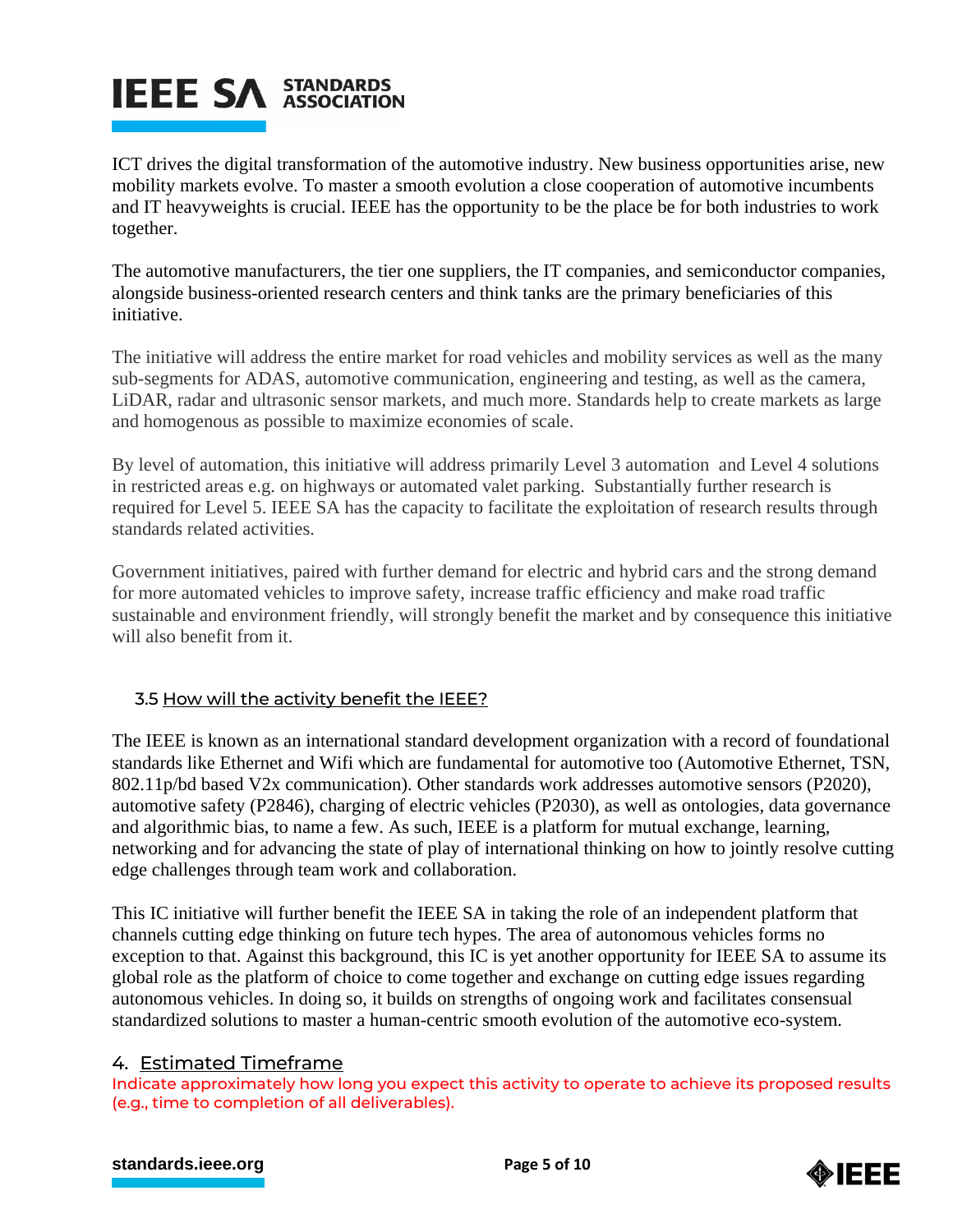

# Expected Completion Date: 06/2022

IC activities are chartered for two years at a time. Activities are eligible for extension upon request and review by ICCom and the IEEE-SA Standards Board. Should an extension be required, please notify the ICCom Administrator prior to the two-year mark.

# 5. Proposed Deliverables

Outline the anticipated deliverables and output from this IC activity, such as documents (e.g., white papers, reports), proposals for standards, conferences and workshops, databases, computer code, etc., and indicate the expected timeframe for each.

# Specify the deliverables for this IC activity, please be specific.

An annual IEEE-SA Workshop 'Nurturing the Era of end-to-end 2e Mobility as a Service (MaaS): Standards for Connected and Autonomous Transportation'.

NOTE:

- In the future an exhibition may be collocated to the workshop
- In the future the workshop may be a paid event

The venue should change worldwide. Organizing one workshop in Asia, America and Europe every year is for further study.

The papers presented during the workshop will be available for reference by implementers for many years to come.

This IC initiative may also produce reports or whitepapers on specific subject areas as needed.

More focused industrial consultation workshops may be organized to learn from a wider crowd, gain further industry expertise, assess the need for collaboration and to draw more participants into a collaborative initiative in order to build critical mass of participation in such a joint effort.

# 5.1 Open Source Software Development

*Indicate whether this IC Activity will develop or incorporate open source software in the deliverables. All contributions of open source software for use in Industry Connections activities shall be accompanied by an approved IEEE Contributor License Agreement (CLA) appropriate for the open source license under which the Work Product will be made available. CLAs, once accepted, are irrevocable.*

Will the activity develop or incorporate open source software (either normatively or informatively) in the deliverables?: No

There is no intention to produce Open Source Software.

# 6. Funding Requirements

#### **[standards.ieee.org](http://standards.ieee.org/) EXECUTE: Page 6 of 10**

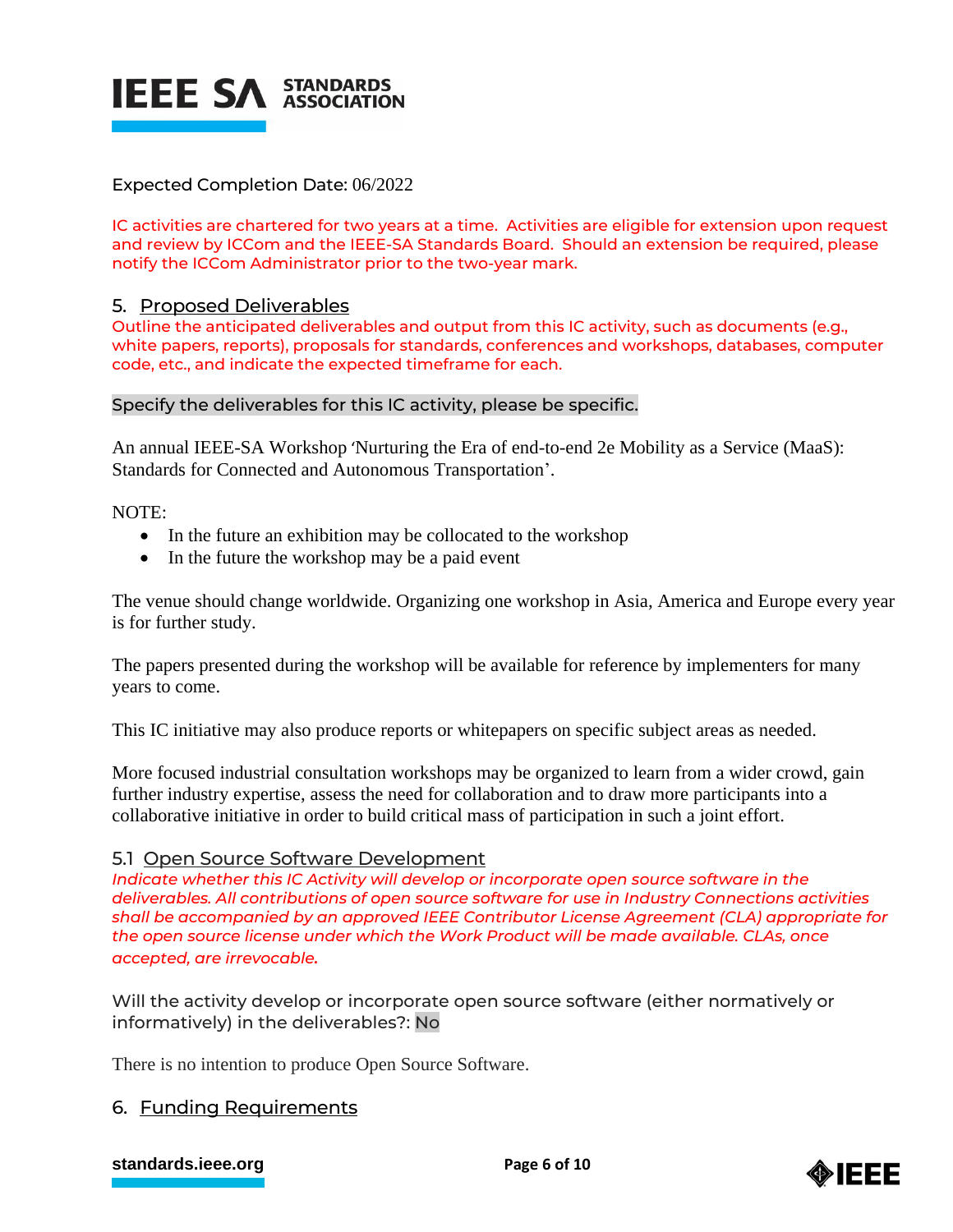

Outline any contracted services or other expenses that are currently anticipated, beyond the basic support services provided to all IC activities. Indicate how those funds are expected to be obtained (e.g., through participant fees, sponsorships, government or other grants, etc.). Activities needing substantial funding may require additional reviews and approvals beyond ICCom.

#### Specify funding requirements and sources, if any.

No money requested from IEEE, these activities that follow would be funded by the members.

At least two standards related workshops over 24 months.

Consultancy and coordination work to steer and oversee the initiative.

No application for grants has been made.

# 7. Management and Procedures

#### 7.1 Activity Oversight Committee

Indicate whether an IEEE committee of some form (e.g., a Standards committee) has agreed to oversee this activity and its procedures.

Has an IEEE committee agreed to oversee this activity?: No

NOTE: The Vehicular Technology Society/Automated Vehicles Standards Committee (VTS/AVSC) prefers a Steering Committee to steer this IC. However, VTS/AVSC is ready to consider oversight of this activity if needed.

If yes, indicate the IEEE committee's name and its chair's contact information.

SIEEE Committee Name: Committee Name Chair's Name: Full Name Chair's Email Address: who@where

Additional IEEE committee information, if any. Please indicate if you are including a letter of support from the IEEE Committee that will oversee this activity.

IEEE collects personal data on this form, which is made publicly available, to allow communication by materially interested parties and with Activity Oversight Committee and Activity officers who are responsible for IEEE work items.

IEEE Computer Society/Standards Activity Board (SAB): Liaison contact Riccardo Mariani

IEEE Vehicular Technology Society/Intelligent Transportation Systems (VT/ITS): Liaison contact Tom Kurihara

IEEE Vehicular Technology Society/Automated Vehicles Standards Committee (VTS/AVSC): Liaison contact Ricardo Pinto de Castro

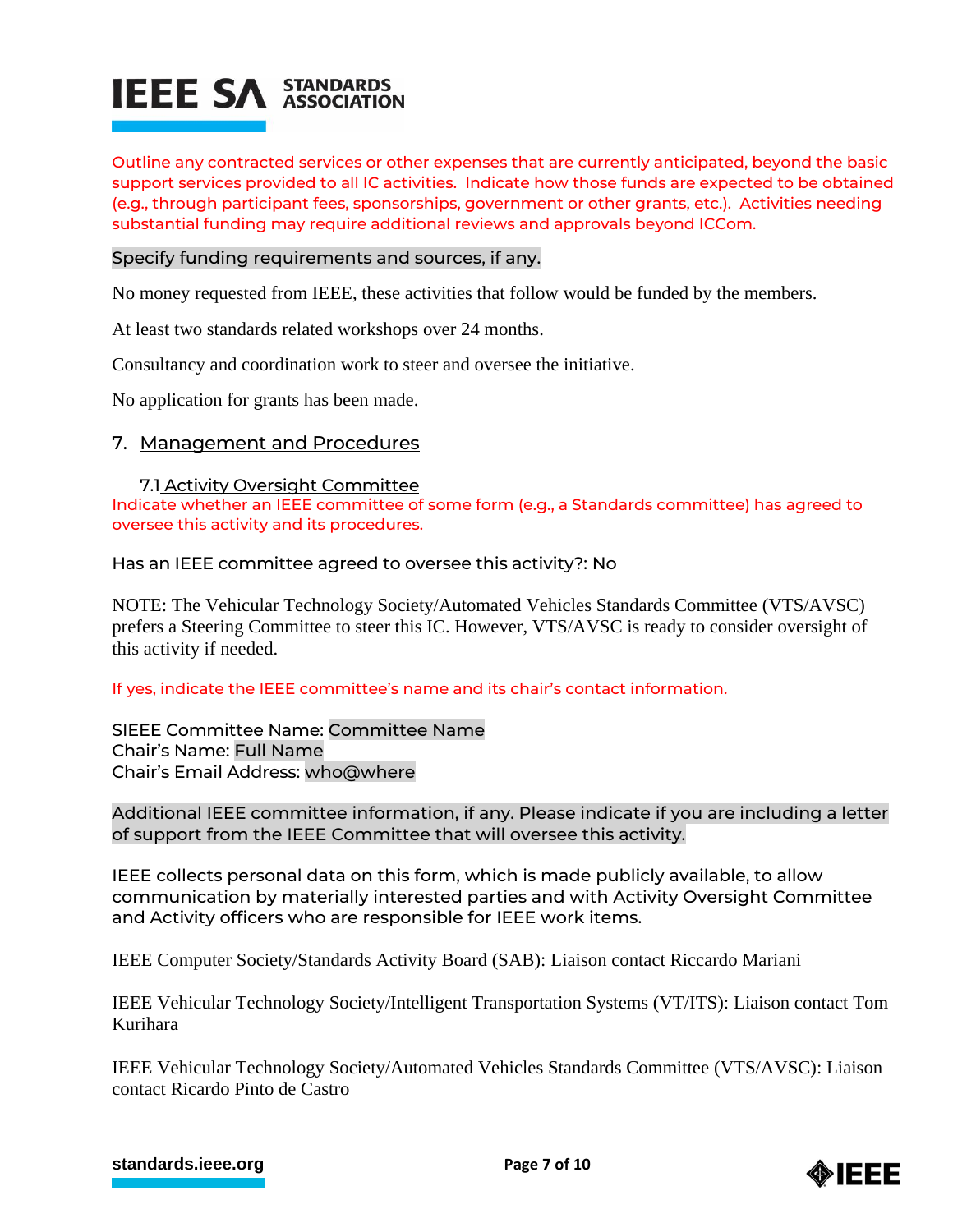

# 7.2 Activity Management

If no Activity Oversight Committee has been identified in 7.1 above, indicate how this activity will manage itself on a day-to-day basis (e.g., executive committee, officers, etc).

#### Briefly outline activity management structure.

A Steering Committee, consisting of representatives of the industry and IEEE-SA, steers the IC activities and organizes the event.

The Steering Committee appoints a Program Committee for each annual event.

The Program Committee oversees the submission and review of presentations and organizes the program agenda for a specific IEEE-SA Workshop 'Nurturing the Era of end-to-end 2e Mobility as a Service (MaaS): Standards for Connected and Autonomous Transportation' (aka "AV4MaaS-Workshop").

#### 7.3 Procedures

Indicate what documented procedures will be used to guide the operations of this activity; either (a) modified baseline *Industry Connections Activity Policies and Procedures,* (b) Standards Committee policies and procedures accepted by the IEEE-SA Standards

Board, or (c) Working Group policies and procedures accepted by the Working Group's Standards Committee. If option (a) is chosen, then ICCom review and approval of the P&P is required. If option (b) or (c) is chosen, then ICCom approval of the use of the P&P is required.

Specify the policies and procedures document to be used. Attach a copy of chosen policies and procedures.

IEEE-SA Industry Connections Committee Operations Manual

8. Participants

8.1 Stakeholder Communities

Indicate the stakeholder communities (the types of companies or other entities, or the different groups of individuals) that are expected to be interested in this IC activity, and will be invited to participate.

# Specify types of entities or groups of individuals.

Representatives of car manufacturers and their value chains/supply networks. Decision makers, engineers, technologists, including standards makers and standards users.

Why Join?

- Shape the future of e2e MaaS, autonomous vehicles and intelligent transportation systems
- Learn and engage with key industry players

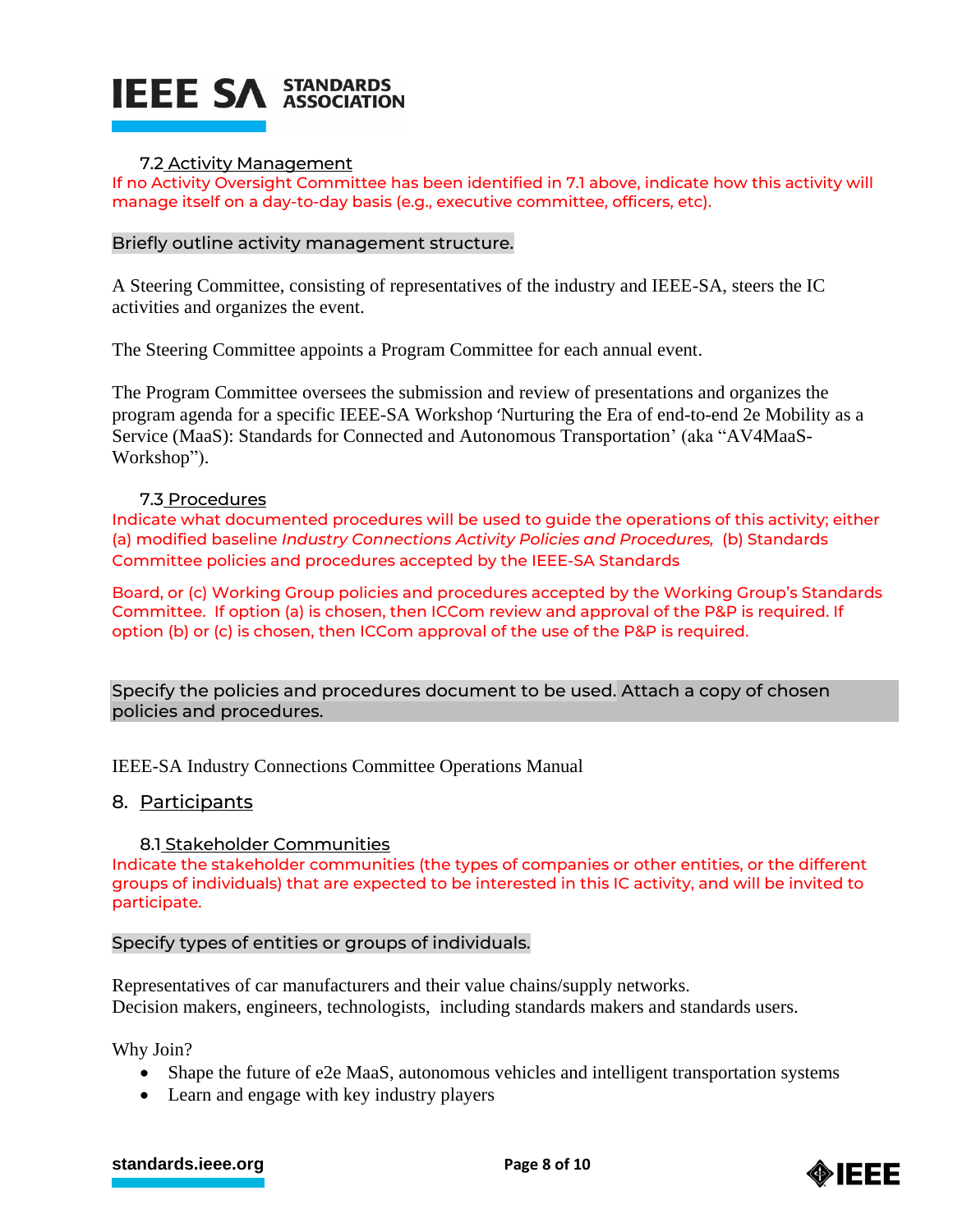# **IEEE SA STANDARDS**

- Grow your market through standards
- Add scalability to your market prospects
- Take advantage of networking opportunities
- Share your ideas and concepts and get feedback from peers
- Find supporters of your ideas

Who should participate?

- Vehicle manufacturers and automotive suppliers
- Autonomous Vehicle Developers
- Software and internet companies
- Semiconductor firms
- Telecom operators
- Road operators
- Mobility service providers
- Transportation Infrastructure Stakeholders
- Industry Alliances
- Academics
- Research institutions
- Start-ups and scale ups
- Regulators
- Governmental bodies

# 8.2 Expected Number of Participants

Indicate the approximate number of entities (if entity-based) or individuals (if individual-based) expected to be actively involved in this activity.

# Number of entities or number of individuals.

Steering Committee members: 5-10

Program Committee members: 10-20

Event attendees: 60-120 (initially)

# 8.3 Initial Participants

Provide a number of the entities or individuals that will be participating from the outset. It is recommended there be at least three initial participants for an entity-based activity, or five initial participants (each with a different affiliation) for an individual-based activity.

| Entity       | <b>Primary Contact</b> | <b>Additional Representatives</b> |  |
|--------------|------------------------|-----------------------------------|--|
| AVL          | Michael Paulweber      |                                   |  |
| <b>BMW</b>   | <b>Boris Schauerte</b> |                                   |  |
| <b>Bosch</b> | Peter Busch            |                                   |  |

Use the following table for an entity-based activity:

#### **[standards.ieee.org](http://standards.ieee.org/) EXECUTE: Page 9 of 10**